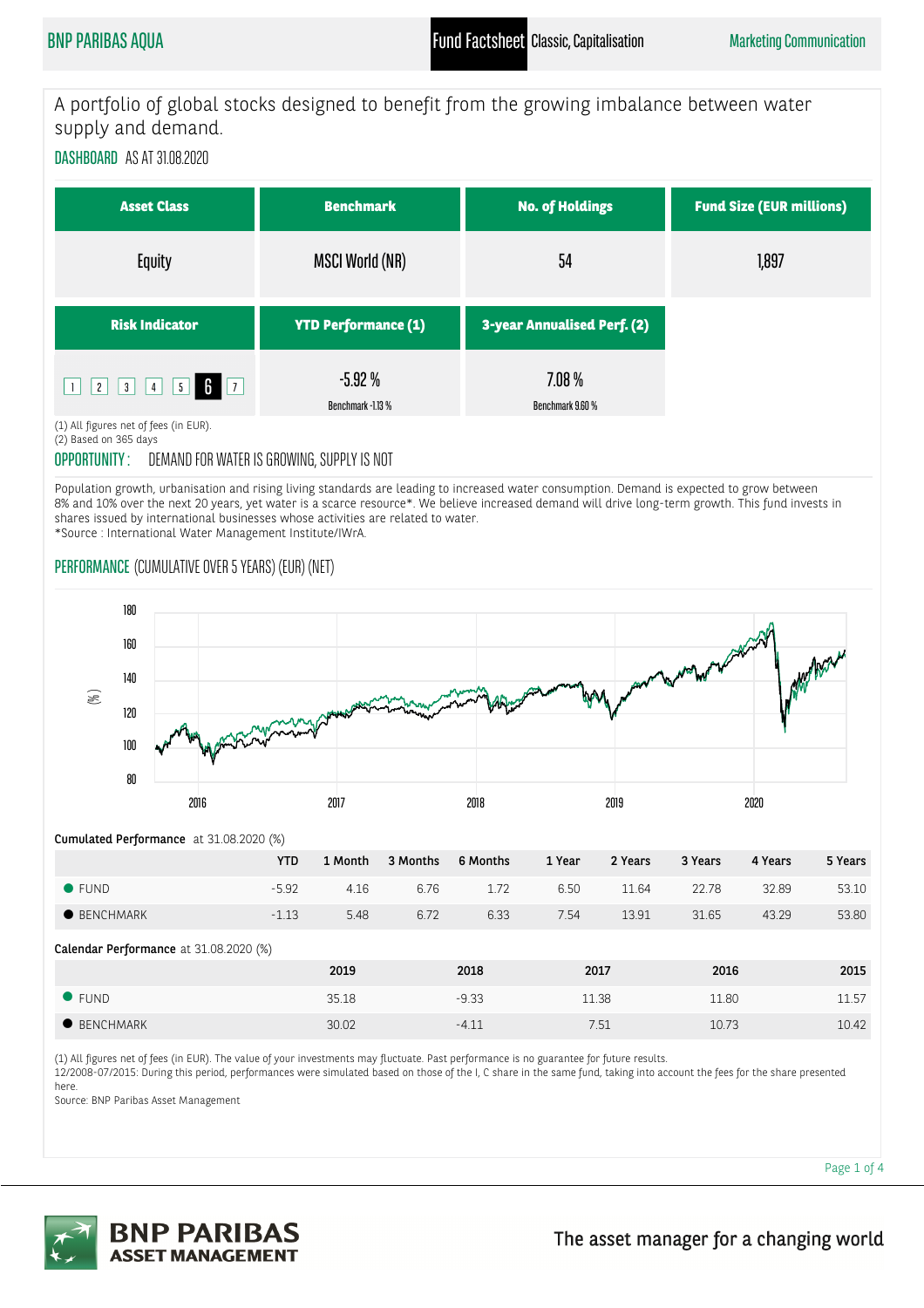## HOLDINGS: % OF PORTFOLIO

| Main Holdings (%)            |      |
|------------------------------|------|
| SUEZ SA                      | 4.01 |
| AGILENT TECHNOLOGIES INC     | 2.99 |
| GEORG FISCHER AG N           | 2.96 |
| <b>IDEX CORP</b>             | 287  |
| REXNORD CORP                 | 2.54 |
| PENTAIR PLC                  | 2.52 |
| PENNON GROUP PLC             | 2.52 |
| <b>XYLEM INC</b>             | 247  |
| <b>VEOLIA ENVIRON, SA</b>    | 246  |
| TRIMBLE INC                  | 244  |
| No. of Holdings in Portfolio | 54   |

| by Country (%)       |         | Against<br>Benchmark |
|----------------------|---------|----------------------|
| <b>United States</b> | 47.34   | $-18.91$             |
| United Kingdom       | 11.58   | $+7.80$              |
| France               | 6.47    | $+3.25$              |
| Switzerland          | 6.23    | $+3.03$              |
| Japan                | 5.41    | $-2.13$              |
| Netherlands          | 3.68    | $+2.16$              |
| China                | 3.05    | $+2.98$              |
| Austria              | 2.37    | $+2.32$              |
| Sweden               | 2.33    | $+1.38$              |
| Republic of Korea    | 1.96    | $+1.96$              |
| Forex contracts      | $-0.01$ | $-0.01$              |
| Other                | 7.57    | $-5.86$              |
| Cash                 | 2.03    | $+2.03$              |
| Total                | 100.00  |                      |

|                        |                          | Against   |
|------------------------|--------------------------|-----------|
| by Sector (%)          |                          | Benchmark |
| Industrials            | 47.82                    | $+37.75$  |
| Utilities              | 20.96                    | $+17.80$  |
| Materials              | 10.80                    | $+6.45$   |
| Health care            | 7.31                     | $-6.15$   |
| Information technology | 5.86                     | $-16.46$  |
| Consumer discretionary | 5.23                     | $-6.62$   |
| Communication services |                          | $-9.01$   |
| Consumer staples       |                          | $-8.04$   |
| Financials             | -                        | $-12.14$  |
| Real estate            | $\overline{\phantom{0}}$ | $-2.80$   |
| Forex contracts        | $-0.01$                  | $-0.01$   |
| Other                  |                          | - 2.80    |
| Cash                   | 2.03                     | $+2.03$   |
| Total                  | 100.00                   |           |

Source of data: BNP Paribas Asset Management, as at 31.08.2020

The above mentioned securities are for illustrative purpose only and do not constitute any investment recommendation.



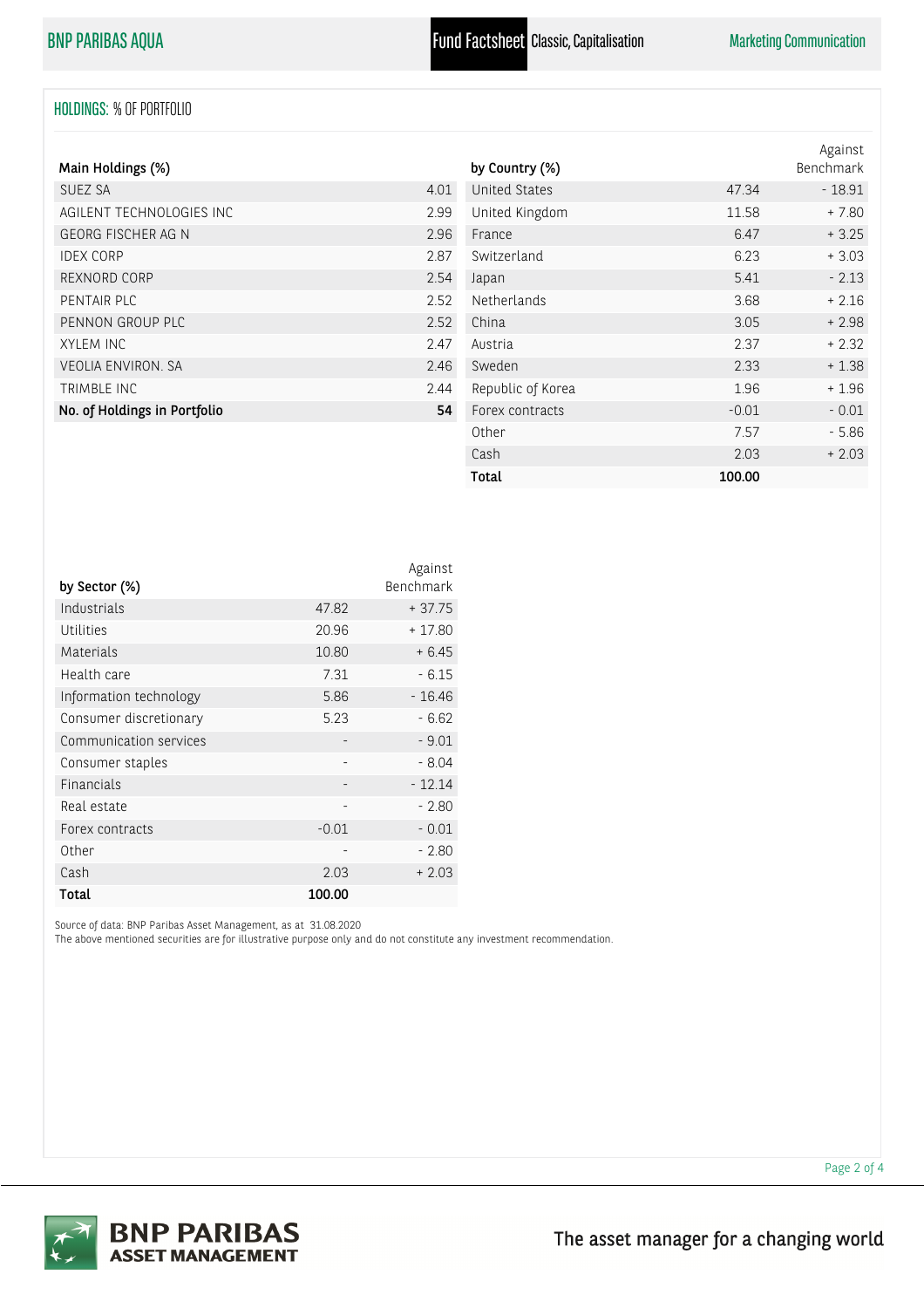BNP PARIBAS AQUA **Fund Factsheet** Classic, Capitalisation Marketing Communication

### **RISK**



| <b>Risk Analysis</b> (3 years, monthly) | Fund    |
|-----------------------------------------|---------|
| Volatility                              | 17.13   |
| Ex-post Tracking Error                  | 4.97    |
| Information Ratio                       | $-0.51$ |
| Sharpe Ratio                            | 0.43    |
| Alpha                                   | $-2.67$ |
| <b>Beta</b>                             | 1.06    |
| R <sup>2</sup>                          | 0.92    |

The investments in the funds are subject to market fluctuations and the risks inherent in investments in securities. The value of investments and the income they generate may go down as well as up and it is possible that investors will not recover their initial outlay, the fund described being at risk of capital loss.

Why is the Fund in this specific category?

The risk category is justified by the investment mainly in Stocks and Shares, the value of which can fluctuate considerably. These fluctuations are often amplified in the short term.

This fund may be exposed to other risks, listed below :

- Perivative Risk: When investing in over the counter or listed derivatives, the Fund aims to hedge and/or to leverage the yield of its position. The attention of the investor is drawn to the fact that leverage increases the volatility of the subfund.
- **The Liquidity Risk**: This risk arises from the difficulty of selling an asset at a fair market price and at a desired time due to lack of buyers.
- **Derational and Custody Risk**: Some markets are less regulated than most of the international markets; hence, the services related to custody and liquidation for the subfund on such markets could be more risky.
- Risks related to Shanghai Hong Kong Stock Connect: This risk relates to securities trading and clearing through the Stock Connect.Stock Connect is subject to quota limitation which may restrict the fund's ability to invest in China A-Shares on a timely basis. In addition, the Stock Connect is novel in nature, the regulations are untested and there is no certainty as to how they will be applied, which may affect the fund's ability to enforce its rights and interests in the China A-Shares.

## DETAILS

| <b>NAV</b><br>12M NAV max. (19.02.20)             | 141.05                  | <b>ISIN Code</b>      | LU1165135440                                            |  |
|---------------------------------------------------|-------------------------|-----------------------|---------------------------------------------------------|--|
|                                                   |                         |                       |                                                         |  |
|                                                   | 159.91                  | <b>Bloomberg Code</b> | PAQUACL LX                                              |  |
|                                                   |                         |                       |                                                         |  |
| Fund Size (EUR millions)                          |                         |                       |                                                         |  |
| Initial NAV                                       | 100.00                  |                       |                                                         |  |
| Periodicity of NAV Calculation                    | Daily                   |                       |                                                         |  |
|                                                   |                         |                       |                                                         |  |
|                                                   |                         |                       |                                                         |  |
| 16:00 CET STP (12:00 CET NON STP)                 |                         |                       |                                                         |  |
| 5 years                                           |                         |                       |                                                         |  |
| MSCI World (NR)                                   |                         |                       |                                                         |  |
| Luxembourg                                        |                         |                       |                                                         |  |
| 16.07.2015                                        |                         |                       |                                                         |  |
| Hubert AARTS                                      |                         |                       |                                                         |  |
| BNP PARIBAS ASSET MANAGEMENT Luxembourg           |                         |                       |                                                         |  |
| IMPAX ASSET MANAGEMENT LTD                        |                         |                       |                                                         |  |
| BNP PARIBAS ASSET MANAGEMENT UK Limited           |                         |                       |                                                         |  |
| BNP PARIBAS SECURITIES SERVICES-LUXEMBOURG BRANCH |                         |                       |                                                         |  |
| <b>EUR</b>                                        |                         |                       |                                                         |  |
| <b>USD</b>                                        |                         |                       |                                                         |  |
| $NAV + 1$                                         |                         |                       |                                                         |  |
|                                                   | 12M NAV min. (23.03.20) | 100.30<br>1,897.06    | Sub-fund of SICAV BNP PARIBAS FUNDS Luxembourg domicile |  |